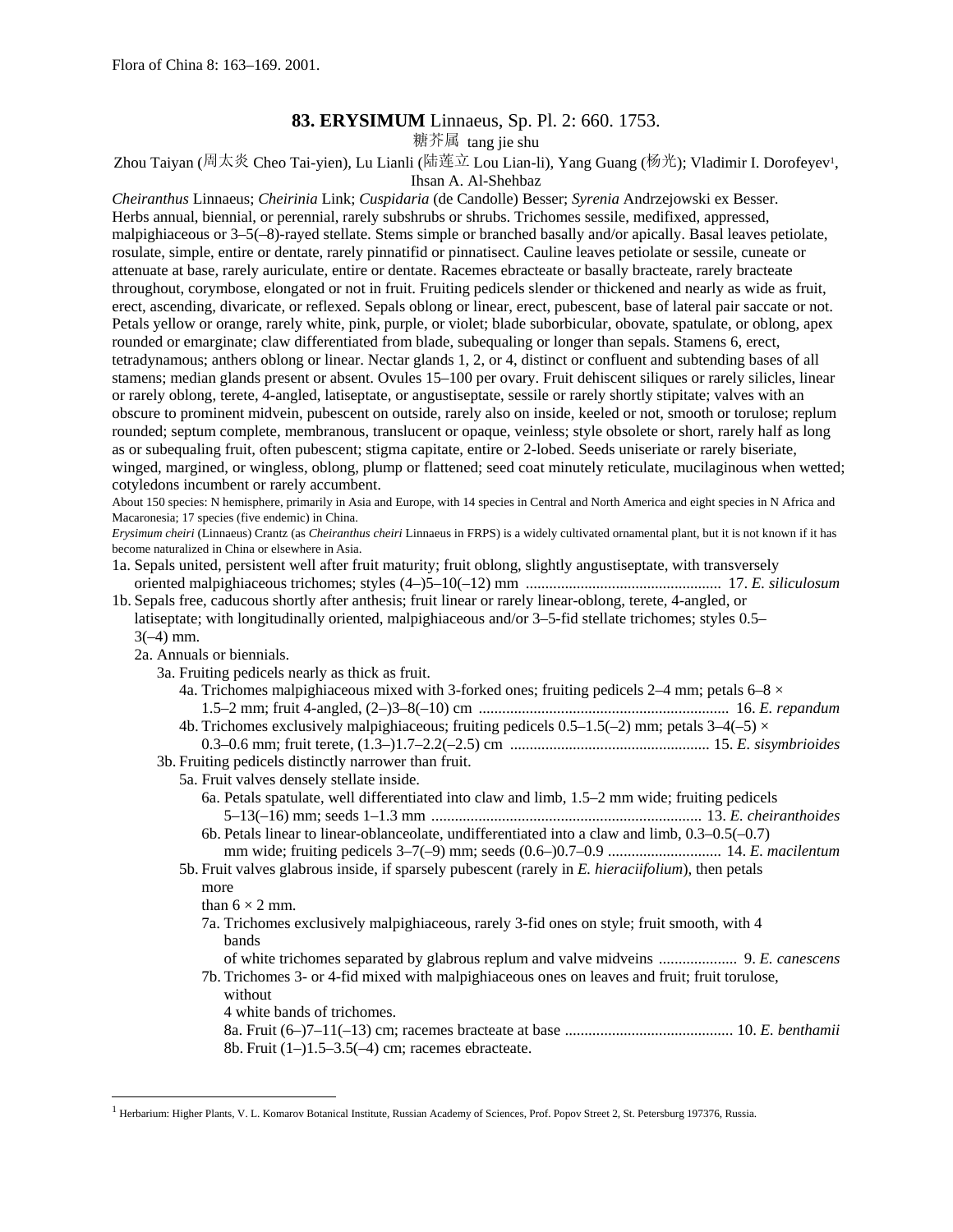| 9a. Plants $(10-)30-90(-110)$ cm tall; fruiting pedicels suberect or ascending,                                    |
|--------------------------------------------------------------------------------------------------------------------|
| subappressed to rachis; leaves entire or obscurely denticulate  11. E. hieraciifolium                              |
| 9b. Plants 3–10 cm tall; fruiting pedicels divaricate; leaves sinuate-dentate or                                   |
|                                                                                                                    |
| 2b. Perennials.                                                                                                    |
| 10a. Petals pink or purple.                                                                                        |
| 11a. Petals narrowly spatulate, $7-9(-10) \times 1.7-2(-2.5)$ mm; plants $(1.5-2)-6(-8)$ cm tall 5. E. funiculosum |
| 11b. Petals broadly obovate or broadly spatulate, $(14-16-22(-25) \times (3-4-6(-8))$ mm; plants                   |
|                                                                                                                    |
| 10b. Petals yellow or orange.                                                                                      |
| 12b. Plants with a distinct stem; raceme short or long, with a distinct rachis.                                    |
| 13a. Racemes bracteate throughout; fruit 4–5 mm wide; seeds 3–4.5 mm  1. E. forrestii                              |
| 13b. Racemes ebracteate or only lowermost few flowers bracteate; fruit 1-2 mm wide;                                |
| seeds 0.8-3 mm.                                                                                                    |
|                                                                                                                    |
| 14b. Leaves lanceolate, oblong, lanceolate-linear, or very rarely linear, not folded.                              |
| 15a. Fruit smooth, strongly 4-angled, with 4 bands of white trichomes separated                                    |
|                                                                                                                    |
| 15b. Fruit torulose, flattened, subterete, or slightly 4-angled, without 4 bands of                                |
| white trichomes.                                                                                                   |
| 16a. Plants $2-10(-15)$ cm tall; petals yellow, $0.6-1(-1.2)$ cm; sepals 4-6                                       |
|                                                                                                                    |
| 16b. Plants $(12-)20-100$ cm tall; petals often orange-yellow, $(1.2-)1.5-2(-$                                     |
| (2.3)                                                                                                              |
| cm; sepals $(6-7-10(-11)$ mm; racemes erect.                                                                       |
| 17a. Basal and lowermost leaves coarsely dentate; stigma subentire;                                                |
| fruit                                                                                                              |
| (5-)8-11 cm; Sichuan, Xizang, and Yunnan  3. E. wardii                                                             |
| 17b. Basal and lowermost leaves entire or obscurely denticulate;                                                   |
| stigma prominently 2-lobed; fruit $(1.1-)2.5-5(-8)$ cm; N and E                                                    |
| China,                                                                                                             |
|                                                                                                                    |

**1. Erysimum forrestii** (W. W. Smith) Polatschek, Phyton (Horn) 34: 200. 1994.

匍匐糖芥 pu fu tang jie

*Parrya forrestii* W. W. Smith, Notes Roy. Bot. Gard. Edinburgh 38: 195. 1914; *Cheiranthus forrestii* (W. W. Smith) Handel-Mazzetti; *Erysimum schneideri* O. E. Schulz.

Herbs perennial, (4–)10–20(–30) cm tall; caudex several branched, covered with petiolar remains of previous years. Trichomes malpighiaceous, rarely a few 3-fid on leaves adaxially. Stems 1 to several from base, leafy. Basal leaves rosulate; petiole (1–)2–5(–8) cm; leaf blade elliptic, oblong, oblong-ovate, spatulate, or oblanceolate-linear,  $(0.6-)1.5-6(-10) \times 0.5-1.5$  (-2) cm, base attenuate, margin coarsely dentate or rarely denticulate, apex acute. Racemes corymbose, slightly elongated in fruit, bracteate throughout. Fruiting pedicels divaricate, 3–7 (–20) mm, stout, narrower than fruit, straight. Sepals oblong-linear, 7–10(–12) mm, caducous, lateral pair strongly saccate. Petals yellow, broadly obovate or suborbicular,  $(1.4-)1.7-2$   $(-2.5)$  cm  $\times$  (6–)7–9 mm; claw usually longer than sepals. Filaments 0.8–1.3 cm; anthers oblong-linear, 2.5–3.5 mm. Ovules 14–24 per ovary. Fruit linear, flattened, (3.2–  $(4-8(-9)$  cm  $\times$  4–5 mm, not torulose, slightly curved; valves not keeled, with a distinct midvein, outside with malpighiaceous trichomes, inside glabrous; style 1–2 mm; stigma capitate, entire. Seeds oblong,  $3-4.5 \times 1.5-$ 2.5 mm, on stout funicles. Fl. May–Jul, fr. Jul–Oct. • Limestone slopes, gravelly slopes, glacial gravel, pastures; 3600– 4900 m. Yunnan.

The type collection of *Erysimum schneideri, Schneider 3292* (holotype, B; isotypes, G, GH, K), is indistinguishable from that of *Parrya forrestii, Forrest 6518* (holotype, E). In FRPS and Fl. Yunnan. (6: 102, 106. 1995) the two names were treated under *Erysimum* and *Cheiranthus,* respectively.

**2. Erysimum handel-mazzettii** Polatschek, Phyton (Horn) 34: 200. 1994.

无茎糖芥 wu jing tang jie

*Cheiranthus acaulis* Handel-Mazzetti, Anz. Akad. Wiss. Wien, Math.-Naturwiss. Kl. 62: 64. 1925, not Balbiani ex Sprengel (1819); *C. forrestii* (W. W. Smith) Handel-Mazzetti var. *acaulis* K. C. Kuan.

Herbs perennial,  $(2-)3-7(-10)$  cm tall; caudex several branched, covered with petiolar remains of previous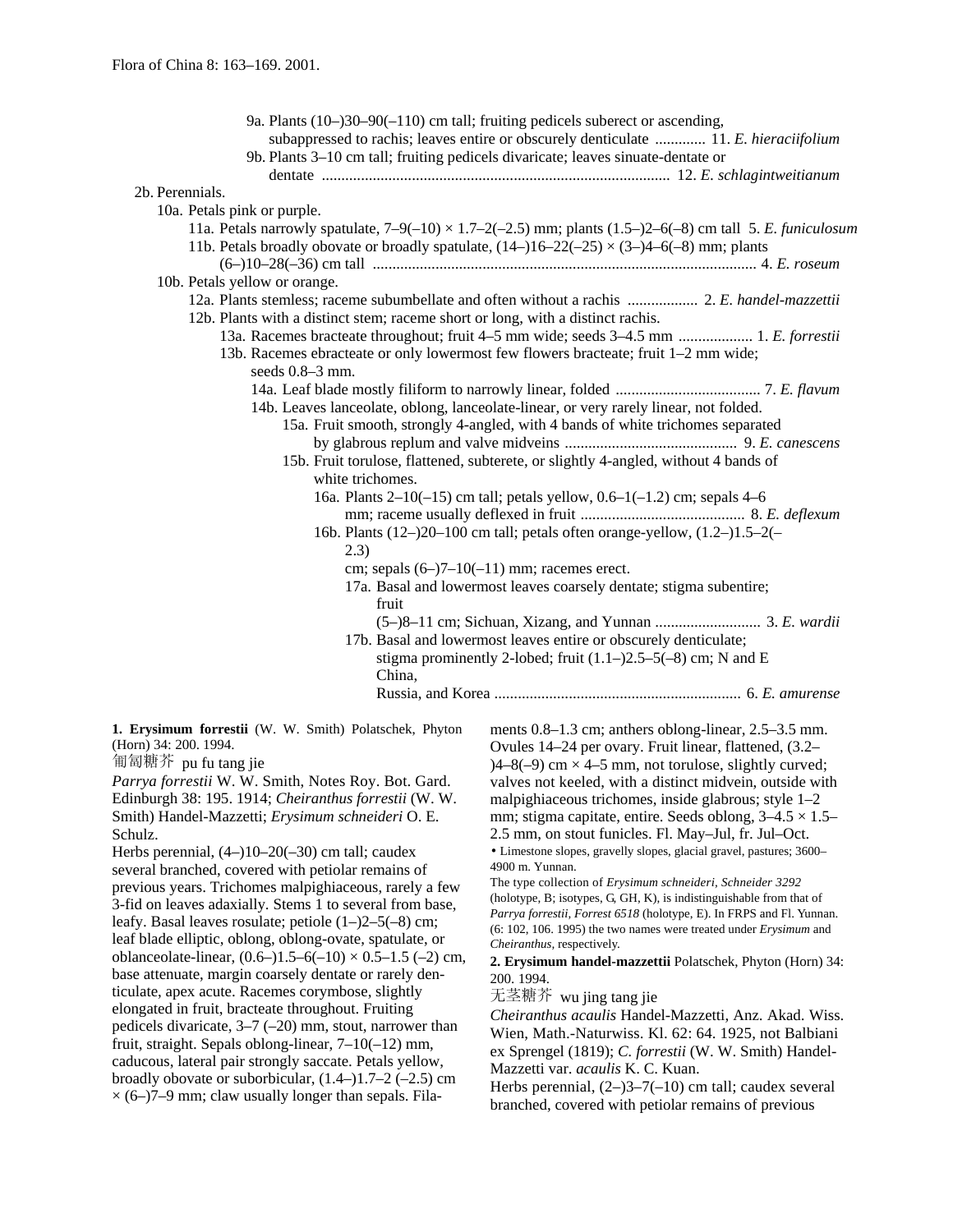years. Trichomes malpighiaceous, rarely a few 3-fid on leaves adaxially. Stems absent. Basal leaves rosulate; petiole (0.7–)1.5–4.5(–6) cm; leaf blade oblong or lanceolate,  $(0.9-)1.5-4(-5.5)$  cm  $\times$   $(1.5-)2.5-8(-10)$ mm, base attenuate, margin entire or denticulate, apex acute. Racemes subumbellate and often without a rachis, not elongated in fruit, ebracteate. Fruiting pedicels erect,  $(0.7-)1.5-4(-5)$  cm, slender, narrower than fruit, straight. Sepals oblong-linear, 7–10 mm, caducous, lateral pair saccate. Petals yellow, broadly obovate or spatulate,  $(1.5-)1.7-2.1(-2.3)$  cm  $\times$  (4-)5-8 mm; claw longer than sepals. Filaments 6–8 mm; anthers oblong, 1.5–2 mm. Ovules 12–24 per ovary. Fruit linear or rarely linear-oblong, slightly 4-angled, (1.5–)2.5–4.5(– 5.5) cm  $\times$  2–3.5 mm, not torulose, slightly curved; valves not keeled, with a distinct midvein, outside with malpighiaceous trichomes, inside glabrous; gynophore 0.5–3 mm; style 0.7–2 mm; stigma capitate, slightly 2 lobed. Seeds oblong,  $2.5-3.5 \times 1-2$  mm, on filiform funicles to 7 mm. Fl. May–Jul, fr. Jul–Oct.

• Alpine scree and gravel, mountain slopes; 4100–4800 m. Sichuan. **3. Erysimum wardii** Polatschek, Phyton (Horn) 34: 201. 1994.

具苞糖芥 ju bao tang jie

*Erysimum bracteatum* W.W. Smith, Notes Roy. Bot. Gard. Edinburgh 8: 185. 1914, not (A. Gray) Kuntze (1891).

Herbs perennial, 20–90 cm tall. Trichomes almost exclusively malpighiaceous, rarely mixed with few 3 or 4-forked ones on leaves. Stems erect, simple or rarely branched basally. Basal leaves rosulate; petiole 1–4(–8) cm; leaf blade lanceolate to linear-lanceolate,  $(1.5-3-10(-15)$  cm  $\times$   $(2-3-7(-12)$  mm, base attenuate or cuneate, margin coarsely dentate, apex acute or acuminate. Upper cauline leaves sessile or subsessile, subentire. Racemes corymbose, densely flowered, bracteate basally, elongated considerably in fruit. Fruiting pedicels divaricate, ascending, or erect, (3–)5– 11(–18) mm, stout, narrower than fruit, straight. Sepals lanceolate-linear,  $(6–)7–10 \times 2–2.5$  mm, lateral pair saccate. Petals orange-yellow to yellow, obovate, (1.2–  $(1.5-2(-2.3)$  cm  $\times$  (4-)5-6(-7) mm, apex rounded; claw distinct, subequaling or longer than sepals. Filaments yellow,  $8-11(-13)$  mm; anthers linear,  $2-3(-$ 3.5) mm. Ovules 50–80 per ovary. Fruit linear, slightly 4-angled or flattened,  $(5-)8-11$  cm  $\times$  1.5–2 mm, slightly torulose, erect and subappressed to rachis or ascending to divaricate, straight; valves with a prominent midvein, outside with malpighiaceous trichomes, inside glabrous; style slender, 1–3 mm, cylindric, narrower than fruit; stigma capitate, subentire. Seeds oblong,  $1.5-2 \times 0.8-1.2$  mm. Fl. May-Aug, fr. Jul–Sep. • Alpine meadows, grassy slopes or scrub, open stony pastures, sandy and rocky mountain slopes, scree; 3000–4600 m. Sichuan, Xizang, Yunnan.

**4. Erysimum roseum** (Maximowicz) Polatschek, Phyton (Horn) 34: 201. 1994.

红紫糖芥 hong zi tang jie

*Cheiranthus roseus* Maximowicz, Fl. Tangut. 57. 1889; *C. roseus* var. *glabrescens* Danguy; *Erysimum limprichtii* O. E. Schulz.

Herbs perennial, (6–)10–28(–36) cm tall; caudex few branched, covered with petiolar remains of previous years. Trichomes malpighiaceous, rarely a few 3-fid ones on leaves adaxially. Stems single from base, leafy. Basal leaves rosulate; petiole (0.5–)1–4.5(–7) cm; leaf blade oblong, oblong-obovate, oblanceolate-linear, or linear,  $(0.6-)1.5-7(-10)$  cm  $\times$   $(1.5-)2.5-8(-10)$  mm, base attenuate, margin entire or denticulate, apex acute or obtuse. Upper cauline leaves subsessile, entire, similar to basal ones in size. Racemes corymbose, elongated in fruit, only lowermost flowers bracteate. Fruiting pedicels divaricate, (3–)4–10(–12) mm, stout, narrower than fruit, straight. Sepals oblong-linear, 6–9  $\times$  1.5–2 mm, often persistent to early fruit maturity, lateral pair strongly saccate. Petals pink or purple, broadly obovate or broadly spatulate, (1.4–)1.6–2.2(– 2.5) cm  $\times$  (3–)4–6(–8) mm; claw longer than sepals. Filaments 6–8 mm; anthers oblong, 1.5–2.5 mm. Ovules 18–26 per ovary. Fruit linear or rarely linearoblong, 4-angled,  $(1-)1.5-3(-4)$  cm  $\times$  2-2.5 mm, not torulose, slightly curved; valves not keeled, with a distinct midvein, outside with malpighiaceous trichomes, inside glabrous; style (0.5–)1–2 mm; stigma capitate, prominently 2-lobed. Seeds oblong,  $1.5-2.5 \times$ 0.8–1 mm, on slender funicles to 4 mm. Fl. May–Jul, fr. Jul–Sep.

• Rocky schist cliffs, alpine meadows, limestone scree; 3200–4900 m. Gansu, Qinghai, Sichuan, Xizang, Yunnan.

Although *Erysimum limprichtii* was described from Xizang, it was not listed in FRPS or Fl. Xizang. (vol. 2. 1985). Its type collection is indistinguishable in every aspect from that of *E. roseum*. The above first record of *E. roseum* from Yunnan is based on *Aldén et al. 470* (E). **5. Erysimum funiculosum** J. D. Hooker & Thomson, J. Proc. Linn. Soc., Bot. 5: 165. 1861.

紫花糖芥 zi hua tang jie

*Erysimum absconditum* O. E. Schulz; *E. chamaephyton* Maximowicz.

Herbs perennial, (1.5–)2–6(–8) cm tall; caudex several branched, covered with petiolar remains of previous years. Trichomes malpighiaceous, very rarely with a few 3-forked ones on leaves adaxially. Stems 1 to several from base, leafless or few leaved. Basal leaves rosulate; petiole (0.2–)0.5–2 cm; leaf blade oblonglinear or oblanceolate-linear,  $(0.4-)1-4$  cm  $\times$  1.5–3.5(– 5) mm, base attenuate, margin entire or rarely denticulate, apex acute. Racemes corymbose, not elongated or only slightly elongated in fruit, ebracteate or only lowermost flowers bracteate. Fruiting pedicels divaricate,  $(3-4-7(-10)$  mm, stout, narrower than fruit, straight. Sepals narrowly oblong, 5–6.5 mm, sometimes persistent, lateral pair saccate. Petals pink, narrowly spatulate,  $7-9(-10) \times 1.7-2(-2.5)$  mm; claw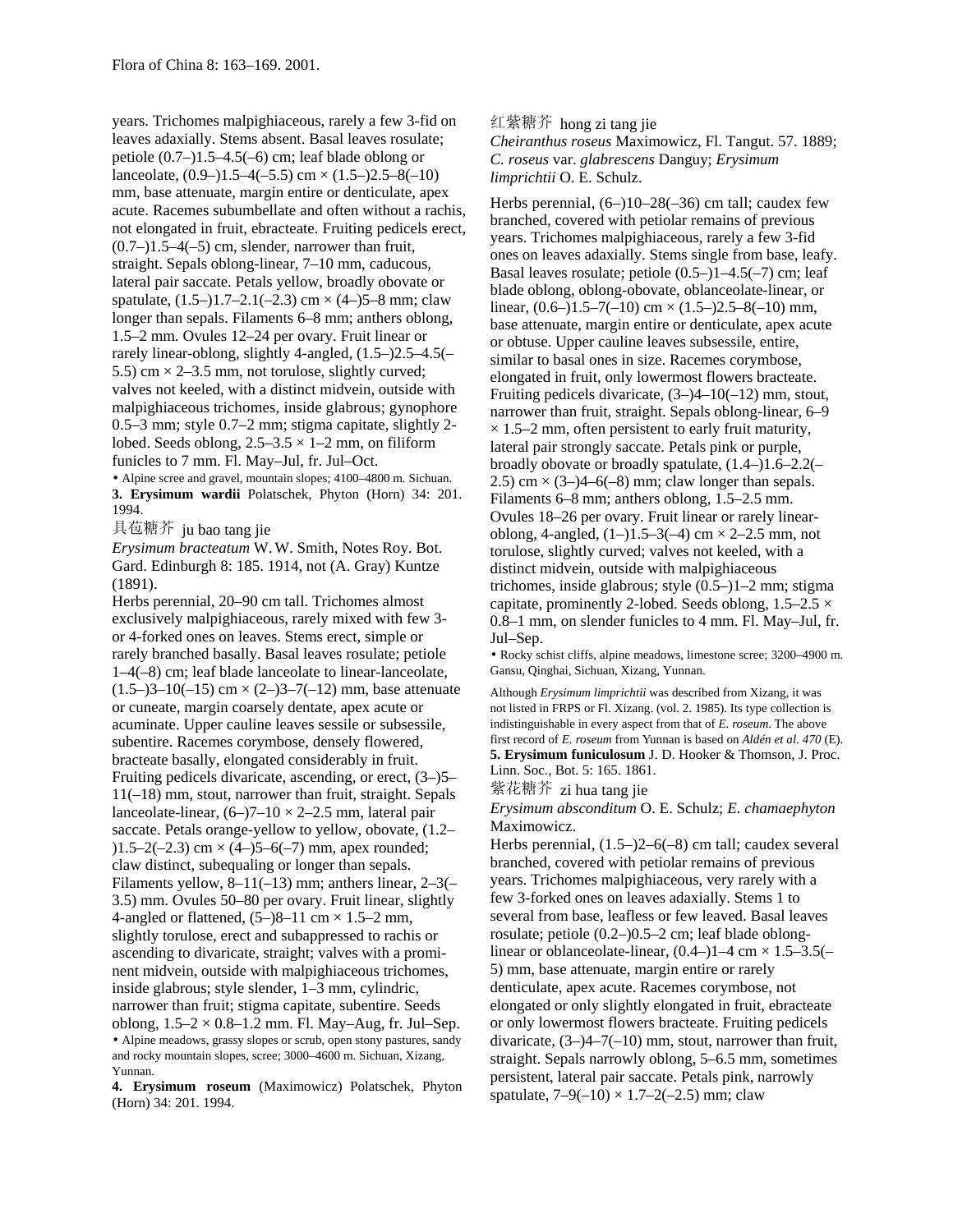subequaling sepals. Filaments 4–6 mm; anthers oblong, 1–1.4 mm. Ovules (12–) 16–30 per ovary. Fruit oblonglinear, 4-angled,  $(1–)1.5–2(-2.3)$  cm  $\times$  2.5–3 mm, not torulose, slightly curved; valves slightly keeled, with a prominent midvein, outside with malpighiaceous trichomes, inside glabrous; style 0.5–1 mm; stigma prominently 2-lobed, lobes subdecurrent Seeds ovoidoblong,  $1.5-2 \times 0.8-1$  mm, on filiform funicles to 6 mm. Fl. Jun–Jul, fr. Jul–Aug.

Rocky slopes, grassy areas, alpine meadows, stone beaches; 3400– 5500 m. Gansu, Qinghai, Xizang [Sikkim].

Although *Erysimum absconditum* was described in 1931 from a specimen collected in Xizang, the name was not listed in FRPS or Fl. Xizang. (vol. 2. 1985). Both floras recognized *E. chamaephyton,* but the type of this name is indistinguishable in every aspect from that of *E. funiculosum,* which was previously considered to be endemic to Sikkim.

**6. Erysimum amurense** Kitagawa, Bot. Mag. (Tokyo) 51: 155. 1937.

糖芥 tang jie

*Cheiranthus aurantiacus* Bunge, Enum. Pl. China Bor. 5. 1833; *Erysimum amurense* subsp. *bungei* Kitagawa; *E. amurense* var. *bungei* (Kitagawa) Kitagawa; *E. aurantiacum* (Bunge) Maximowicz (1889), not Leybold (1855); *E. bungei* (Kitagawa) Kitagawa.

Herbs perennial, (12–)25–90(–100) cm tall. Trichomes malpighiaceous throughout, mixed mainly on leaves with much fewer 3-fid ones. Stems erect, simple or branched basally, slightly ribbed. Basal and lowermost cauline leaves with petioles (0.5–)1–3 cm; leaf blade narrowly linear to linear-lanceolate, (2.5–)4–12(–15)  $cm \times (2-4-15(-17)$  mm, can escent or green, base attenuate, margin entire or obscurely denticulate, apex acuminate or acute. Upper cauline leaves sessile or subsessile. Racemes corymbose, densely flowered, ebracteate or lowermost few flowers bracteate, elongated considerably in fruit. Fruiting pedicels divaricate, (4–)5–9(–10) mm, slender, narrower than fruit, straight. Sepals oblong-linear,  $(6-7-10(-11) \times 2-$ 3 mm, lateral pair strongly saccate. Petals orangeyellow, broadly obovate or spatulate,  $(1.2-)1.5-2$  cm  $\times$ (3–)4.5–7(–8) mm, apex rounded; claw distinct, subequaling sepals. Filaments yellow, (6.5–)8–11 mm; anthers linear, 3–4 mm. Ovules (24–) 30–60 per ovary. Fruit linear, subterete or flattened, (1.1–)2.5–5(–8) cm  $\times$  1.2–2 mm, slightly torulose, erect to ascending. straight or curved; valves obscurely veined, outside with malpighiaceous trichomes, inside glabrous; style slender, (1.5–)2–4 mm, cylindric, much narrower than fruit; stigma capitate, prominently 2-lobed. Seeds oblong,  $(1.5-2-3 \times 0.8-1.3 \text{ mm})$ . Fl. May–Aug, fr. Jun–Oct.

Plains, valleys, dry sandy or stony slopes, roadsides, thickets, disturbed secondary forests, gravelly ledges, hillsides, dry river banks; 100–2800 m. Hebei, Jiangsu, Liaoning, Nei Mongol, Shaanxi, Shanxi [Korea, Russia].

The records in FRPS and Fl. Sichuan. (14: 146. 1999) of *Erysimum amurense* (as *E. bungei*) from Sichuan are based on misidentified plants of *E. benthamii*.

**7. Erysimum flavum** (Georgi) Bobrov, Bot. Mater. Gerb. Bot. Inst. Komarova Akad. Nauk SSSR 20: 15. 1960. 蒙古糖芥 meng gu tang jie

Herbs perennial, 10–60(–100) cm tall; caudex with petiolar remains of previous years. Trichomes exclusively malpighiaceous. Stems erect, simple or several from caudex. Basal leaves rosulate; petiole  $(0.3-)0.8-2(-4)$  cm, often grooved adaxially; leaf blade filiform to narrowly linear, rarely linearoblanceolate,  $(0.7-11-6(-9)$  cm  $\times$   $(0.5-11-4(-8)$  mm, folded, base attenuate, margin entire or rarely denticulate, apex acute. Upper cauline leaves sessile, linear to filiform, entire or rarely denticulate. Racemes corymbose, densely flowered, ebracteate, elongated considerably in fruit. Fruiting pedicels divaricate or ascending, 4–15 mm, stout, narrower than fruit, straight. Sepals lanceolate-linear,  $5-14 \times 1.5-2$  mm, lateral pair strongly saccate. Petals yellow, obovate, 0.9–2.6 cm × 3–8 mm, apex rounded; claw distinct, subequaling or longer than sepals. Filaments yellow, 0.5–1.5 cm; anthers linear, 2–4 mm. Ovules 60–130 per ovary. Fruit linear, slightly 4-angled or flattened, (3.5–)5–8 (–12)  $cm \times 1-2$  mm, slightly torulose, erect-ascending, straight or slightly curved; valves with a distinct midvein, outside with malpighiaceous trichomes, inside glabrous; style slender,  $(0.5-)$  1–3(-4) mm, cylindric, narrower than fruit; stigma capitate, 2-lobed. Seeds oblong, 1.5–2.5 × 0.8–1.2 mm. Fl. May–Jun, fr. Jul– Sep.

Forest clearings, mountain slopes, dry meadows, steppes, alpine or subalpine areas, tundra; 900–4600 m. Heilongjiang, Nei Mongol, Xinjiang, Xizang [Kashmir, Kazakstan, Kyrgyzstan, Mongolia, Pakistan, Russia (Siberia), Tajikistan].

A highly variable species that can be divided into two infraspecific taxa separable only by quantitative characters. These are recognized here at subspecific rank, and it is likely that their limits become blurred in parts of Siberia and adjacent Mongolia and Xinjiang.

- 1a. Plants (10–)20–60(–100) cm tall; sepals  $(0.8-)0.9-1.2(-1.4)$  cm; petals  $(1.6-)1.7-$ 2.4(-2.6) cm  $\times$  5–8 mm; anthers (2.5–) 3–4 mm ...................................... 7a. subsp. *flavum*
- 1b. Plants (3–)10–30(–50) cm tall; sepals 5–7 mm; petals (0.9–)1–1.4(–1.6) cm × 3–5 mm; anthers 1.5–2 mm 7b. subsp. *altaicum*

### **7a. Erysimum flavum** subsp. **flavum**

蒙古糖芥(原亚种) meng gu tang jie (yuan ya zhong)

*Hesperis flava* Georgi, Bemerk. Reise Russ. Reich. 1: 225. 1775; *Erysimum altaicum* C. A. Meyer var. *shinganicum* Y. L. Chang; *E. flavum* var. *shinganicum* (Y. L. Chang) K. C. Kuan.

Plants (10–)20–60(–100) cm tall. Sepals (0.8–)0.9–1.2  $(-1.4)$  cm. Petals  $(1.6-)1.7-2.4(-2.6)$  cm  $\times$  5-8 mm. Anthers (2.5–)3–4 mm.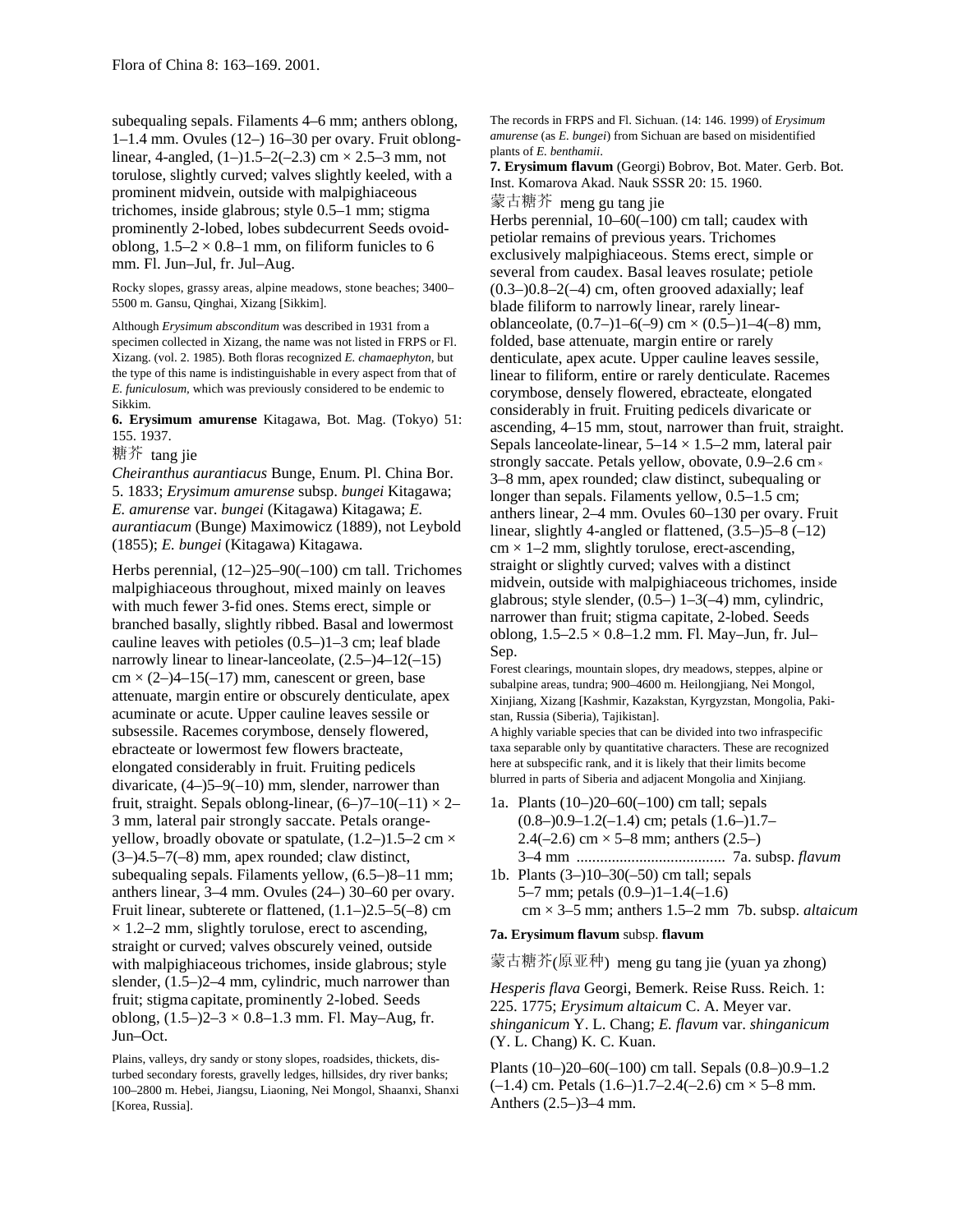Forest clearings, dry meadows, mountain slopes; 1500–4500 m. Heilongjiang, Nei Mongol [Mongolia, Russia (Siberia)].

**7b. Erysimum flavum** subsp. **altaicum** (C. A. Meyer) Polozhij, Sist. Zametki Mater. Gerb. Krylova Tomsk. Gosud. Univ. Kuybysheva 86: 3. 1979.

# 阿尔泰糖芥 a er tai tang jie

*Erysimum altaicum* C. A. Meyer in Ledebour, Fl. Altaic. 3: 153. 1831; *E. altaicum* var. *humillimum* Ledebour; *E. humillimum* (Ledebour) N. Busch.

Plants (3–)10–30(–50) cm tall. Sepals 5–7 mm. Petals  $(0.9-11-1.4(-1.6)$  cm  $\times$  3–5 mm. Fruit linear, 3.5–4.5  $cm \times 1.5-2$  mm; style 2-3 mm, slender; stigma 2-lobed. Fl. Jun, fr. Jul.

Steppes, alpine or subalpine areas, tundra; 900–4600 m. Xinjiang, Xizang [Kashmir, Kazakstan, Kyrgyzstan, Pakistan, Russia (Siberia), Tajikistan].

**8. Erysimum deflexum** J. D. Hooker & Thomson, J. Proc. Linn. Soc., Bot. 5: 165. 1861.

#### 外折糖芥 wai zhe tang jie

Herbs perennial, 2–10(–15) cm tall. Trichomes malpighiaceous throughout, rarely 3-fid ones on leaves. Stems decumbent or erect, often more than 1 from caudex. Basal leaves rosulate; petiole 4–10(–20) mm, often persistent; leaf blade linear-lanceolate or oblong,  $(1-)1.5-4(-6)$  cm  $\times$  1-4(-7) mm, base attenuate, margin entire or denticulate, apex acute. Cauline leaves few or absent, subsessile. Racemes corymbose, densely flowered, ebracteate, elongated and often deflexed in fruit. Fruiting pedicels divaricate, (2–)4–7(–8) mm, stout, narrower than fruit. Sepals linear-oblong,  $4-6 \times$ 1–1.5 mm, lateral pair saccate at base. Petals yellow, spatulate or obovate,  $6-10(-12) \times 2-4$  mm, apex rounded; claw subequaling sepals. Filaments yellow, 4– 6.5 mm; anthers linear-oblong, 1.5–2 mm. Ovules 40– 50 per ovary. Fruit narrowly linear, subterete, (2.5–)3–5  $cm \times 1 - 1.5$  mm, torulose, divaricate or ascending, straight or curved; valves pubescent outside with malpighiaceous and rarely 3-forked trichomes, glabrous inside; style stout, 1–3 mm, cylindric, sparsely pubescent; stigma entire or slightly 2-lobed. Seeds oblong,  $1.2-1.5(-1.9) \times 0.7-1$  mm. May-Jul, fr. Jul-Aug.

Gravelly areas, slope; 3700–5200 m. SW Xinjiang (Taxkorgan Tajik Zizhixian), Xizang [India, Sikkim].

The above first record from Xinjiang is based on *Northwest Plateau Institute Team 3266* (PE).

**9. Erysimum canescens** Roth, Catalecta 1: 76. 1797.

灰毛糖芥 hui mao tang jie

Herbs biennial or perennial, 20–90 cm tall. Trichomes almost exclusively malpighiaceous, rarely mixed with few 3-forked ones especially on style. Stems erect, simple or branched basally, angled. Basal leaves rosulate; petiole 1–6 cm; leaf blade linear to linearlanceolate,  $(1-2-6(-8)$  cm  $\times 2-5(-10)$  mm, flat, base

attenuate, margin entire, apex acute. Upper cauline leaves sessile, entire. Racemes corymbose, densely flowered, ebracteate, elongated considerably in fruit. Fruiting pedicels divaricate or suberect, (3–)4–8(–10) mm, stout, narrower than fruit, straight or curved upward. Sepals oblong-linear,  $6-8(-9) \times 1-1.5$  mm, lateral pair slightly saccate. Petals yellow, spatulate, 1–  $1.5(-1.7)$  cm  $\times$  (1.5–)2.5–3.5 mm, apex rounded; claw distinct, subequaling or longer than sepals. Filaments yellow, 6–9 mm; anthers linear, 2–3 mm. Ovules 70– 110 per ovary. Fruit linear, strongly 4-angled, (3.5–)5–  $8(-10)$  cm  $\times$  1–1.5 mm, not torulose, erect and subappressed to rachis, or ascending to divaricate, straight or slightly curved; valves outside with four bands of trichomes separated by glabrous replum and valve midveins, inside glabrous; style slender, 1–3 mm, cylindric, narrower than fruit; stigma capitate, entire. Seeds oblong,  $1-1.3 \times 0.4-0.6$  mm. Fl. May–Aug, fr. Jul–Sep.

Mountain slopes; 700–3800 m. Xinjiang [Kazakstan, Mongolia, Russia, Tajikistan, Uzbekistan].

*Erysimum canescens* was recognized in FRPS as a synonym *E. diffusum* Ehrhart. The latter species is restricted to C and S Europe. **10. Erysimum benthamii** Monnet, Notul. Syst. (Paris) 2: 242. 1912.

四川糖芥 si chuan tang jie

*Erysimum benthamii* var. *grandiflorum* Monnet; *Erysimum longisiliquum* J. D. Hooker & Thomson (1861), not Schlechtendal (1830–1832); *E. szechuanense* O. E. Schulz; *E. sikkimense* Polatschek.

Herbs annual or biennial, (15–)30–80(–100) cm tall. Trichomes 3(or 4)-forked, mixed with fewer malpighiaceous ones. Stems erect, simple or branched basally, often angled, primarily with malpighiaceous trichomes. Basal leaves petiolate, rosulate, withered by flowering. Lower cauline leaves with petioles  $1-3$  (-5) cm; leaf blade narrowly linear to linear-lanceolate, (2–  $)3-8(-11)$  cm  $\times$  (2-)4-10(-14) mm, base attenuate or cuneate, margin coarsely dentate, apex acute or acuminate. Upper cauline leaves sessile or subsessile, denticulate or subentire. Racemes corymbose, densely flowered, bracteate basally, elongated considerably in fruit. Fruiting pedicels divaricate or ascending, (0.5–  $(0.6-1.5(-2.5))$  cm, stout, narrower than fruit, straight. Sepals oblong-linear,  $(5-6-8 \times 1-1.5 \text{ mm})$ , lateral pair saccate. Petals orange-yellow to yellow, oblanceolate or spatulate,  $(0.8-1)1-1.5$  cm  $\times$  2-3(-3.5) mm, apex rounded; claw distinct, subequaling sepals. Filaments yellow, 7–10 mm; anthers linear, 2–3 mm. Ovules 60– 90 per ovary. Fruit linear, 4-angled,  $(6-7-11(-13))$  cm  $\times$  1.2–1.7 mm, slightly torulose, erect or ascending, straight; valves with a prominent midvein, outside with malpighiaceous and 3- or 4-forked trichomes, inside glabrous; style slender, 1–3 mm, cylindric, narrower than fruit; stigma capitate, subentire. Seeds oblong,  $1.5-2 \times 0.8-1$  mm. Fl. May-Jul, fr. Jul–Sep.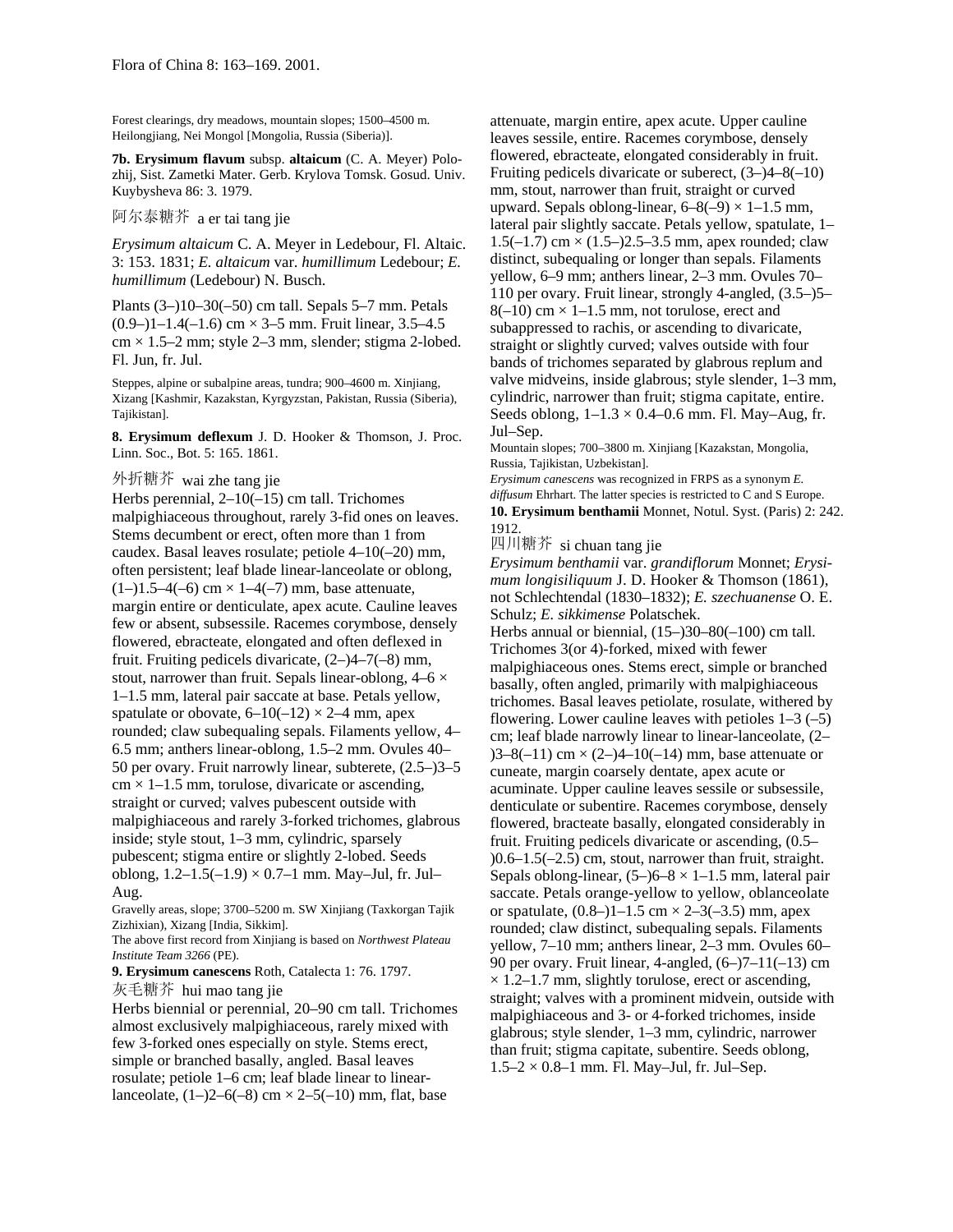Dry rocky areas, oak woods, open pastures, grassy slopes, meadows, roadsides, mountain slopes; (1900–)2300–4100 m. Sichuan, Xizang, Yunnan [Bhutan, India, Nepal, Sikkim].

An examination of the syntypes of *Erysimum benthamii* (including that of var. *grandiflorum*) and the holotypes of *E. longisiliquum* and *E. szechuanense* clearly shows that they are conspecific. Unfortunately, the earliest name for the species, *E. longisiliquum,* is illegitimate (a later homonym, and the replaced synonym of *E. sikkimense*). In FRPS, both *E. benthamii* and *E. longisiliquum* were recognized, even though they are indistinguishable morphologically. *Erysimum benthamii* is the earliest legitimate name for the species.

**11. Erysimum hieraciifolium** Linnaeus, Cent. Pl. I, 18. 1755. 山柳菊叶糖芥 shan liu ju ye tang jie

*Erysimum afghanicum* Kitamura; *E. eseptatum* Z. X. An.

Herbs biennial, (10–)30–90(–110) cm tall. Trichomes primarily 3- or 4-fid, malpighiaceous ones primarily on stem and pedicels. Stems erect, often branched above, slightly ribbed. Basal leaves rosulate, withered by fruiting; petiole 1–4 cm; leaf blade elliptic-oblong or oblanceolate,  $(1-2-6(-8)$  cm  $\times$   $(0.3-5)$  5-10 mm, base cuneate, margin entire or obscurely denticulate, apex acute. Cauline leaves sessile or subsessile; leaf blade linear or elliptic-linear, entire or obscurely denticulate. Racemes corymbose, densely flowered, ebracteate, elongated considerably in fruit. Fruiting pedicels suberect or ascending,  $(3-4-8(-10)$  mm, slender, narrower than fruit, subappressed to rachis. Sepals oblong,  $4-7 \times 1-1.5$  mm, not saccate. Petals yellow, obovate,  $(6-)7-9(-10) \times 2-3$  mm, apex rounded; claw distinct, subequaling sepals. Filaments yellow, 4–6 mm; anthers oblong, 1.5–2 mm. Ovules 40–60 per ovary. Fruit linear, 4-angled,  $(1-) 1.5-2.5(-4)$  cm  $\times 1-$ 1.3 mm, somewhat torulose, erect and often appressed to rachis, straight; valves with a distinct midvein, outside with 3- or 4-forked trichomes and fewer malpighiaceous ones, inside glabrous or rarely sparsely pubescent; style slender, 0.5–2 mm, cylindric; stigma capitate, entire. Seeds oblong,  $1-1.5 \times 0.4-0.6$  mm. Fl. May–Aug, fr. Jun–Sep.  $2n = 16$ .

Moist areas, grasslands; 2100–3800 m. Heilongjiang, Liaoning, Nei Mongol, Xinjiang, Xizang [Kashmir, Kazakstan, Mongolia, Pakistan, Russia, Tajikistan, Uzbekistan; Europe; introduced in North America].

This is a highly variable species, and many of the Himalayan records, including those from Bhutan, Nepal, and Sikkim, belong to *Erysimum benthamii*. The record of *E. odoratum* Ehrhart in FRPS is likely based on misidentified plants of *E. hieraciifolium*. The present authors have seen no material of the strictly European *E. odoratum* from China.

**12. Erysimum schlagintweitianum** O. E. Schulz, Notizbl. Bot. Gart. Berlin-Dahlem 11: 227. 1931.

## 矮糖芥 ai tang jie

Herbs annual or biennial, 3–10 cm tall. Trichomes malpighiaceous mixed with 3(or 4)-forked ones. Stems erect, simple at base. Basal and lowermost cauline leaves subrosulate; petiole 2–7 mm; leaf blade narrowly oblanceolate, flat,  $0.7-3$  cm  $\times$  2-7 mm, base attenuate, margin sinuate-dentate or dentate, apex acute. Upper leaves subsessile, usually smaller than basal, predominantly with 3-forked trichomes adaxially, entire or dentate. Racemes corymbose, densely flowered, ebracteate, elongated in fruit. Fruiting pedicels divaricate, 2–6 mm, stout, narrower than fruit. Sepals linear-oblong,  $4-6 \times$  ca. 1 mm. Petals yellow, spatulate,  $7-10 \times 1.8-2.5$  mm, apex rounded; claw subequaling sepals. Filaments yellow, 4.5–6.5 mm; anthers linearoblong, 1.5–2 mm. Ovules 30–40 per ovary. Fruit narrowly linear, subterete,  $2-3.5$  cm  $\times$  ca. 1 mm, somewhat torulose, divaricate-ascending, straight or curved upward; valves pubescent outside with malpighiaceous and 3(or 4)-forked trichomes, glabrous inside; style stout, 1–2 mm, cylindric, sparsely pubescent; stigma entire or slightly 2-lobed. Mature seeds not seen. Fl. Jun–Jul, fr. Jul–Aug. Plains, gravelly gorges; 3400–4700 m. W Xizang [Pakistan]. **13. Erysimum cheiranthoides** Linnaeus, Sp. Pl. 2: 661. 1753. 小花糖芥 xiao hua tang jie *Erysimum brevifolium* Z. X. An; *E. cheiranthoides* var. *japonicum* H. Boissieu; *E. japonicum* (H. Boissieu) Makino; *E. parviflorum* Persoon. Herbs annual,  $(7-)15-100(-150)$  cm tall. Trichomes primarily 3- or 4-fid, sometimes mixed with 5-fid ones, malpighiaceous trichomes primarily on stem and pedicels. Stems erect, often branched above, ribbed. Basal leaves rosulate, withered by fruiting. Middle and upper cauline leaves shortly petiolate or sessile; leaf blade lanceolate, linear, or elliptic-oblong,  $(1-2-7(-11))$  $cm \times (2-)5-10(-20)$  mm, base cuneate, margin subentire or denticulate, rarely sinuate-dentate, apex acute or obtuse. Racemes corymbose, densely flowered, ebracteate, elongated considerably in fruit. Fruiting pedicels divaricate or ascending, 5–13(–16) mm, slender, much narrower than fruit. Sepals oblong, 1.8–3  $\times$  0.5–1 mm, not saccate. Petals yellow, narrowly spatulate,  $3-5 \times 1.5-2$  mm, apex rounded; claw distinct, subequaling sepals. Filaments yellow, 2–3.5 mm; anthers oblong, 0.5–0.7 mm. Ovules (20–)30–55 per ovary. Fruit linear, 4-angled,  $(1–)1.5–2.5(-4)$  cm  $\times$  1– 1.3 mm, somewhat torulose, suberect or divaricateascending, straight; valves with a distinct midvein, outside with 3–5-forked trichomes, inside densely pubescent; style slender, 0.5–1.5 mm, cylindric; stigma slightly 2-lobed. Seeds oblong,  $1-1.5 \times 0.4-0.6$  mm. Fl. May–Aug, fr. Jun–Sep. 2*n* = 16.

Dry beds, moist areas; 800–3000 m. Heilongjiang, Jilin, Nei Mongol, Xinjiang [Japan, Kazakstan, Korea, Mongolia, Russia; N Africa, Europe, North America].

Records in FRPS of *Erysimum cheiranthoides* from provinces and autonomous regions other than the ones listed above are likely based on misidentified plants of *E. macilentum*. The two species are quite distinct and are easily distinguished by the characters in the above key. Although the present authors have not examined the type of *Erysimum brevifolium,* it is almost certain that the species is a synonym of either *E. cheiranthoides* or *E. macilentum* because in the protologue the interior of the fruit valves was described as densely stellate. It is here placed in the synonymy of *E. cheiranthoides* based on the shape of the petals, which were said to be narrowly obovate; in *E. macilentum* the petals are linear to linear-oblanceolate.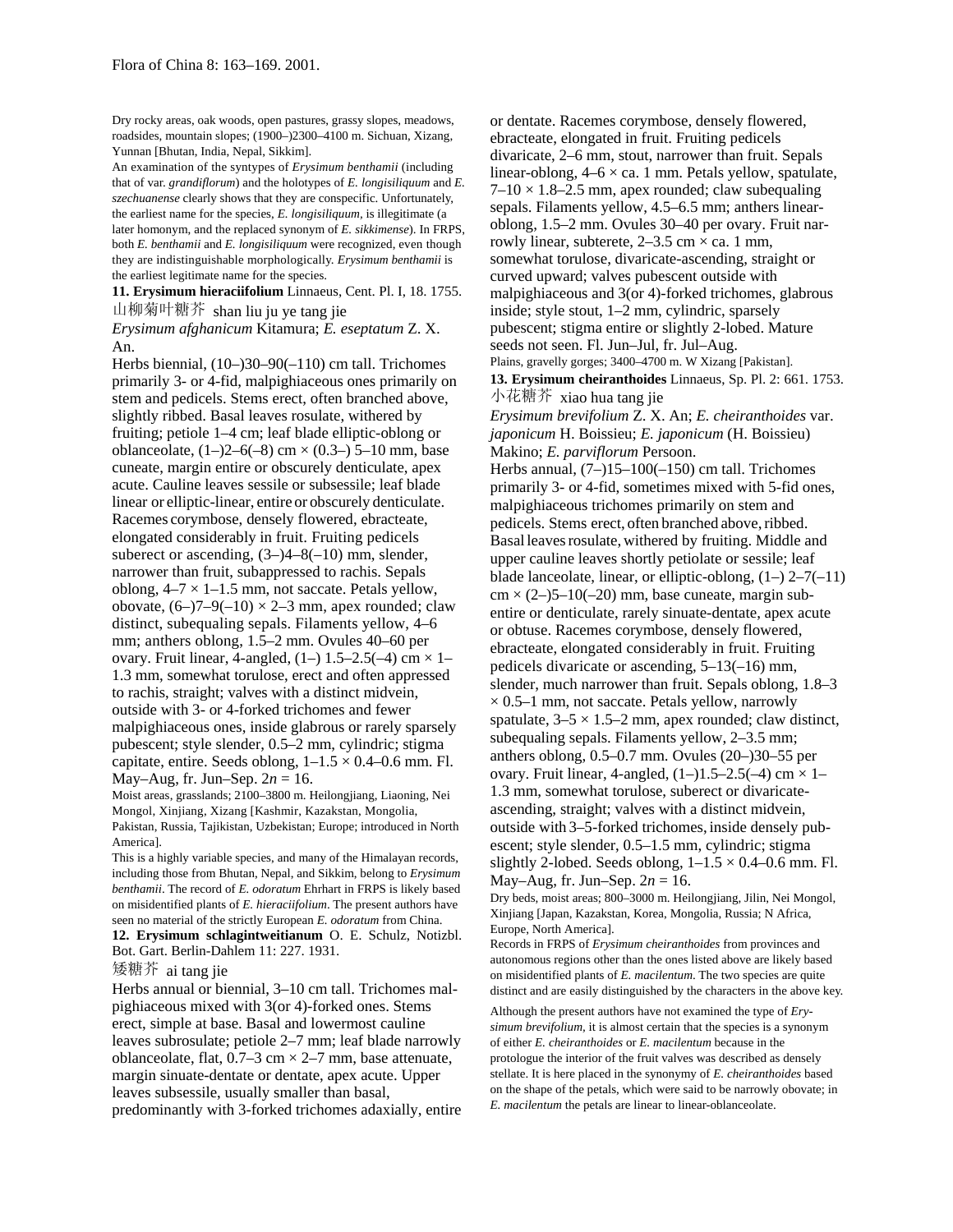**14. Erysimum macilentum** Bunge, Enum. Pl. China Bor. 6. 1833.

### 波齿糖芥 bo chi tang jie

*Erysimum cheiranthoides* Linnaeus var. *sinuatum* Franchet; *E. sinuatum* (Franchet) Handel-Mazzetti; *E. yunnanense* Franchet.

Herbs annual, (9–)20–70(–100) cm tall. Trichomes primarily 3- or 4-fid, sometimes mixed with 5-fid ones, malpighiaceous trichomes primarily on stem and pedicels. Stems erect, often branched above, ribbed. Basal leaves rosulate, withered by fruiting. Lowermost and middle cauline leaves shortly petiolate or subsessile; leaf blade linear, lanceolate, or oblong, (1–  $(2-7(-8)$  cm  $\times$   $(1.5-2.5-10(-15)$  mm, mostly with 3or 4-fid trichomes, base cuneate, margin sinuatedentate, dentate, or subentire, apex acute or obtuse; uppermost leaves sessile and often entire. Racemes corymbose, densely flowered, ebracteate, elongated considerably in fruit. Fruiting pedicels divaricate or ascending, 3–7(–9) mm, slender, much narrower than fruit. Sepals narrowly oblong,  $2-3.5 \times 0.4-0.7$  mm, not saccate. Petals bright yellow, linear to linearoblanceolate,  $3.5-5(-5.5) \times 0.3-0.5(-0.7)$  mm, apex obtuse; claw undifferentiated from limb. Filaments yellow, 2–4 mm; anthers oblong, 0.4–0.7 mm. Ovules (20–)30–60(–70) per ovary. Fruit linear, terete or slightly 4-angled,  $(1–)2–3.5(-4)$  cm  $\times$  1–1.3 mm, somewhat torulose, suberect or divaricate-ascending, straight; valves with a distinct midvein, outside with 3– 5-forked trichomes, inside densely pubescent; style slender, 0.5–1.5 mm, cylindric; stigma slightly 2-lobed. Seeds oblong,  $(0.6-)0.7-0.9(-1) \times 0.4-0.5$  mm. Fl. and fr. Mar–Jul.

• Wastelands, roadsides, mountain slopes, fields; 100–2500 m. Anhui, Gansu, Hebei, Henan, Hubei, Hunan, Jiangsu, Jilin, Liaoning, Nei Mongol, Ningxia, Shaanxi, Shandong, Shanxi, Sichuan, Yunnan.

An examination of the types of *Erysimum macilentum, E. sinuatum,* and *E. yunnanense* readily reveals that they are conspecific. Both *E. sinuatum* and *E. yunnanense* were recognized in FRPS as distinct species, whereas *E. macilentum* was reduced to the synonymy of *E. cheiranthoides*.

**15. Erysimum sisymbrioides** C. A. Meyer in Ledebour, Fl. Altaic. 3: 150. 1831.

## 小糖芥 xiao tang jie

Herbs annual, (2–)8–25(–40) cm tall. Trichomes malpighiaceous throughout. Stems erect, simple or branched above. Basal leaves not rosulate, soon withered; lowermost and middle cauline leaves with petioles 3–10(–15) mm, rarely subsessile; leaf blade oblanceolate, oblong, or oblong-spatulate, (0.8–)1–4(–5)  $cm \times (1-)2-5(-8)$  mm, base attenuate or cuneate, margin entire, apex obtuse. Upper cauline leaves sessile, usually smaller than basal. Racemes corymbose, densely flowered, ebracteate, elongated considerably in fruit. Fruiting pedicels erect,  $0.5-1.5(-2)$  mm, stout, about as wide as fruit. Sepals linear-oblong,  $2.2-3 \times$  ca.

0.5 mm, not saccate. Petals yellow, linear,  $3-4(-5) \times$ 0.3–0.6 mm, apex obtuse; claw not differentiated from limb. Filaments yellow, 1.5–2.5(–3) mm; anthers oblong, ca. 0.5 mm. Ovules 16–40 per ovary. Fruit narrowly linear, terete,  $(1.3-)1.7-2.2(-2.5)$  cm  $\times 0.7-$ 0.9 mm, somewhat torulose, erect or ascending, straight; valves with obscure midvein, outside with malpighiaceous trichomes, inside glabrous; style stout,  $0.5-1(-1.5)$  mm, cylindric, sparsely pubescent; stigma entire. Seeds oblong,  $0.8-0.9 \times 0.4-0.5$  mm. Fl. May-Jun, fr. Jun–Jul. 2*n* = 18.

Grasslands; 700–4000 m. Xinjiang [Afghanistan, Kazakstan, Kyrgyzstan, Mongolia, Pakistan, Russia, Tajikistan, Turkmenistan, Uzbekistan; SW Asia].

**16. Erysimum repandum** Linnaeus, Demonstr. Pl. 17. 1753.

粗梗糖芥 cu geng tang jie

### *Erysimum rigidum* de Candolle.

Herbs annual, (4–)15–45(–70) cm tall. Trichomes malpighiaceous, mixed with fewer 3-forked ones. Stems erect, simple or branched at base. Basal and lowermost cauline leaves subrosulate, often withered by fruiting; petiole  $(0.3-)0.5-2(-3)$  cm; leaf blade linear, narrowly oblanceolate, elliptic, or oblong, flat, (1–)2–  $8(-11)$  cm × (2–)5–10(–15) mm, base attenuate, margin sinuate, coarsely dentate, denticulate, or repand, apex acute. Upper leaves sessile, usually smaller than basal, entire or denticulate. Racemes corymbose, densely flowered, ebracteate, elongated considerably in fruit. Fruiting pedicels divaricate, 2–4 mm, stout, about as wide as fruit. Sepals linear-oblong,  $4-6 \times 0.7-1$  mm. Petals yellow, narrowly spatulate,  $6-8 \times 1.5-2$  mm, apex rounded; claw subequaling sepals. Filaments yellow, 4–6 mm; anthers linear, 0.8–1.3 mm. Ovules (40–)50–80(–90) per ovary. Fruit narrowly linear, 4 angled,  $(2-)3-8(-10)$  cm  $\times$  1.5–2 mm, somewhat torulose, widely spreading or divaricate-ascending, straight or curved upward; valves with a distinct midvein, outside with malpighiaceous and fewer 3 forked trichomes on the outside, inside pubescent; style stout, 1–4 mm, cylindric or subclavate, sparsely pubescent; stigma slightly 2-lobed. Seeds oblong, 1.1–  $1.5 \times 0.6$ –0.7 mm. Fl. Apr–Jul, fr. May–Sep.  $2n = 14$ . Disturbed sites, roadsides, fields, waste places, pastures; 200–1400 m. Liaoning, Xinjiang [Afghanistan, Kashmir, Kazakstan, Kyrgyzstan, Pakistan, Russia, Tajikistan, Turkmenistan, Uzbekistan; N Africa, SW Asia, Europe].

**17. Erysimum siliculosum** (Marschall von Bieberstein) de Candolle, Syst. Nat. 2: 491. 1821.

## 棱果糖芥 leng guo tang jie

*Cheiranthus siliculosus* Marschall von Bieberstein, Fl. Taur.-Caucas. 2: 121. 1808; *Syrenia siliculosa* (Marschall von Bieberstein) Andrzejowski.

Herbs biennial or perennial, 30–90(–100) cm tall. Trichomes malpighiaceous throughout, mixed with 3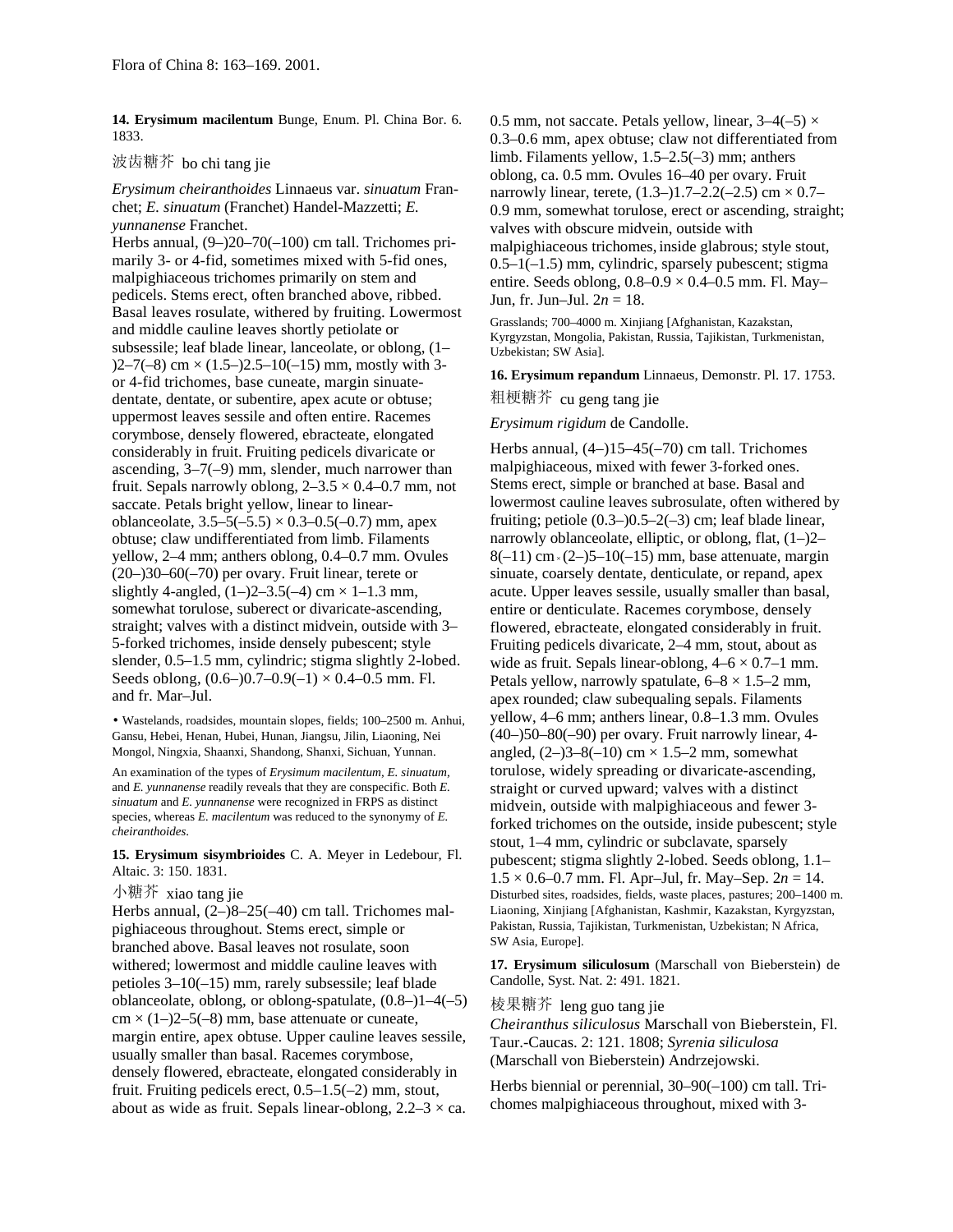forked ones on calyx. Stems erect, often branched at base and above. Basal leaves rosulate, often persisting, petiolate; leaf blade filiform to linear, rarely linearoblanceolate,  $1.5-8$  cm  $\times$   $1-2(-5)$  mm, longitudinally folded, base narrowly attenuate, margin entire, apex acute. Cauline leaves similar to basal. Racemes corymbose, densely flowered, ebracteate or rarely lowermost few flowers bracteate, elongated considerably in fruit. Fruiting pedicels ascending or divaricate-ascending, (2– )4–6 mm, stout, narrower than fruit. Sepals oblonglinear,  $(6-7-9(-10) \times 1-2$  mm, united, persistent well after fruit maturity, strongly saccate. Petals bright yellow, obovate or broadly spatulate,  $(1.1-)1.4-1.8(-2)$  $cm \times 5-8$  mm, apex rounded; claw distinct, subequaling sepals. Filaments yellow, 6–10 mm; anthers linear, 2–3 mm. Ovules 50–100 per ovary. Fruit oblong to oblonglinear, strongly 4-angled, slightly angustiseptate, (5–)7–  $10(-14) \times 2-3$  mm, smooth, erect and often appressed to rachis, straight; valves with a prominent midvein and slightly winged keel, outside with transversely oriented malpighiaceous trichomes, inside glabrous; style slender, (4–)5–10(–12) mm, cylindric; stigma strongly 2-lobed, with lobes often divergent. Seeds oblong, 1.1–1.4 × 0.7–0.9 mm. Fl. May–Jun, fr. Jun– Jul.  $2n = 14$ .

Sandy areas, dunes; 400–1400 m. Xinjiang [Kazakstan, Russia, Turkmenistan].

The record of *Erysimum vassilczenkovii* Polatschek in FRPS (as *Syrenia macrocarpa* Vassilczenko, not *E. macrocarpum* (Ruprecht) Stevens & Trautvetter (1883)) is very likely based on misidentified plants of *E. siliculosum*. The record of *E. sessiliflorum* R. Brown in Fl. Xinjiang. (2(2): 199. 1995, as *Syrenia sessiliflora* (R. Brown) Ledebour) is based on misidentified plants of *E. siliculosum* with slightly shorter fruiting pedicels.